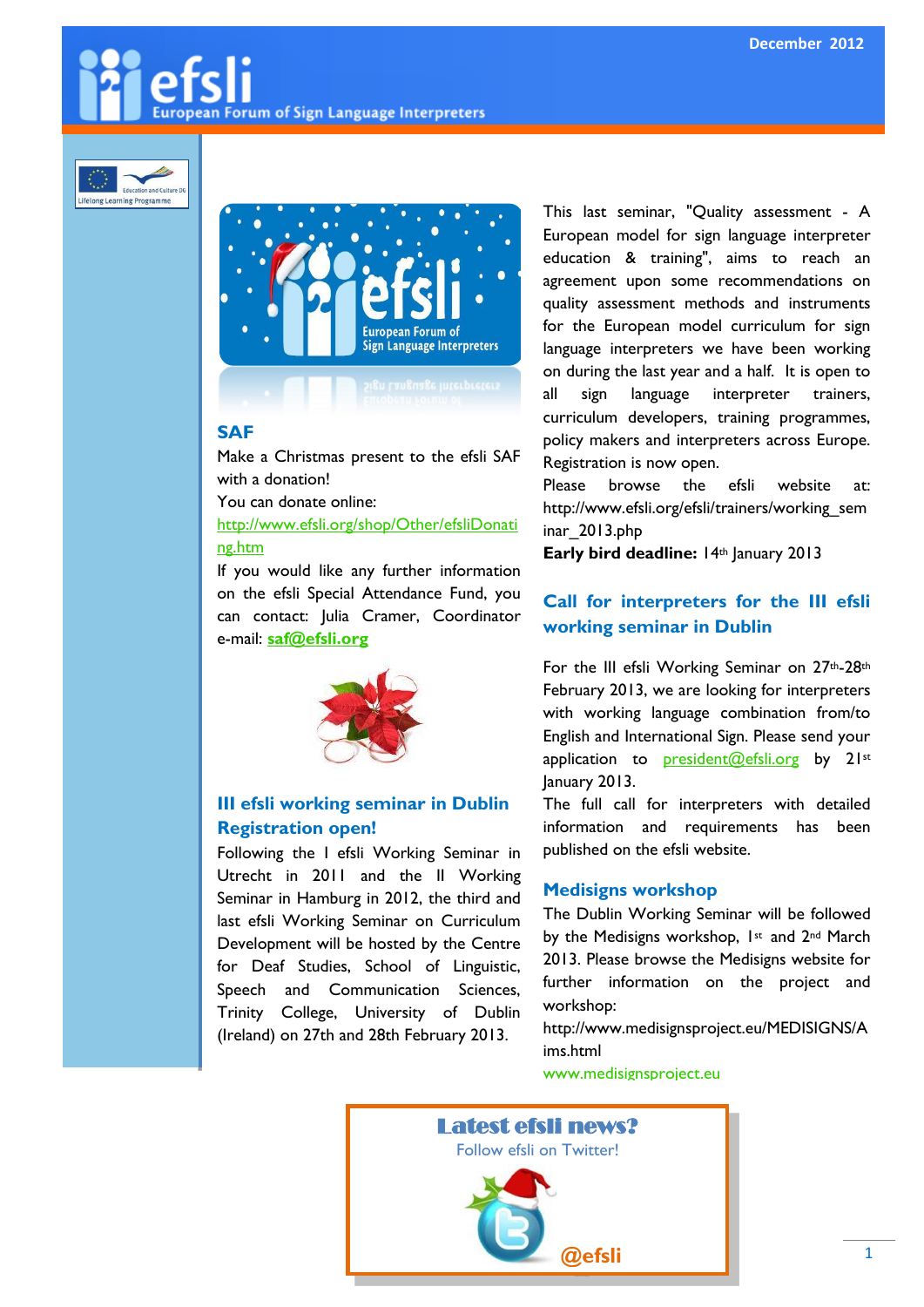**European Forum of Sign Language Interpreters** 



efsli 2013  $\alpha$ TECHNOLOGYvs*interpret* 

#### **2013 efsli conference**

Preparation of the 2013 efsli conference in Ljubljana (Slovenia) is under its way. Please see the latest news on the official 2013 efsli conference website: [www.efsli.org/2013](http://www.efsli.org/2013)

The call for interpreters and the call for presenters have just been published!

# **2013 efsli conference**

## **Call for presenters**

The Slovenian Association of Sign Language Interpreters (ZZTSZJ) is proud to host the 21<sup>st</sup> AGM and conference of the European Forum of Sign Language Interpreters (efsli) in Ljubljana from 13th to 15th September 2013. The theme of the conference is "TECHNOLOGY vs. interpreter: support or replacement?".

If you would like to present a plenary lecture-style presentation or a workshop or a poster, please submit your proposal at [abstracts2013@efsli.org](mailto:abstracts2013@efsli.org) by and no later than 18th February 2013.

Proposals can be submitted in English or in International Sign.

Further information and instructions on how to submit your proposal can be found on the 2013 efsli conference website at: [www.efsli.org/2013](http://www.efsli.org/2013) and on the efsli website.



## **2013 efsli conference Call for interpreters**

For the efsli General Assembly on 13 September 2013 and for the conference on 14 and 15 September 2013, 2013 efsli Organising Committee is looking for interpreters for Slovenian Sign Language, International Sign, English, and Bosnian/Croatian/Serbian.

Please send your application to interpreters2013@efsli.org by 15th March 2013.

Further information on the 2013 efsli website at [www.efsli.org/2013](http://www.efsli.org/2013) and on the efsli website too.

# **efsli guidelines for interpreting in educational settings now in Serbian**

We are happy to inform you that our full member ATSZJ translated the efsli guidelines for interpreting in educational settings in Serbian. This translated version is now available in the efsli website at [http://www.efsli.org/efsli/interpreters/inter](http://www.efsli.org/efsli/interpreters/interpreters.php) [preters.php](http://www.efsli.org/efsli/interpreters/interpreters.php)

If you would like these guidelines to be published in your own language, signed or spoken, please send us the translated version and we will publish it in the efsli website. efsli shall not be responsible or liable for any errors, omissions or inaccuracies in the translated content.

# **Call for trainers for efsli Spring school 2013**

The 2013 efsli Spring School is organised by the European Forum of Sign Language Interpreters in cooperation with the Association of Dutch Sign Language Interpreters (NBTG).

We are looking for trainers who will be involved in carrying out a professional training programme. For this purpose, efsli invites experienced trainers from the sign